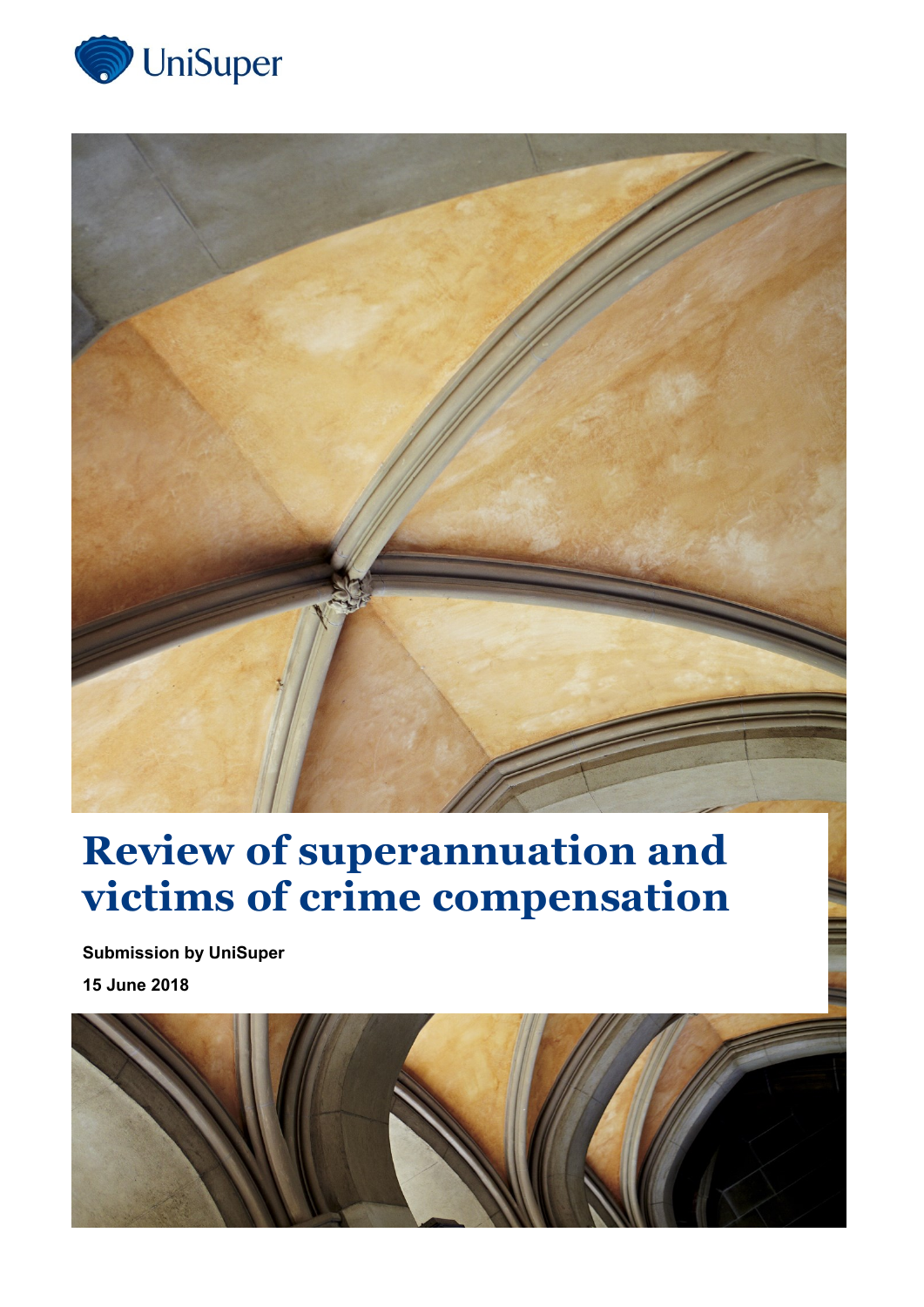

## **About UniSuper**

UniSuper is the superannuation fund dedicated to people working in Australia's higher education and research sector. With approximately 400,000 members and around \$66 billion in assets under management, UniSuper is one of Australia's largest superannuation funds and has one of the very few open defined benefit schemes.

UniSuper Management Pty Ltd would welcome the opportunity to discuss the submission further and to provide additional information in respect of the comments made in this submission. Should you have further queries, please contact Benedict Davies on 61 3 8831 6670 or [benedict.davies@unisuper.com.au](mailto:benedict.davies@unisuper.com.au)